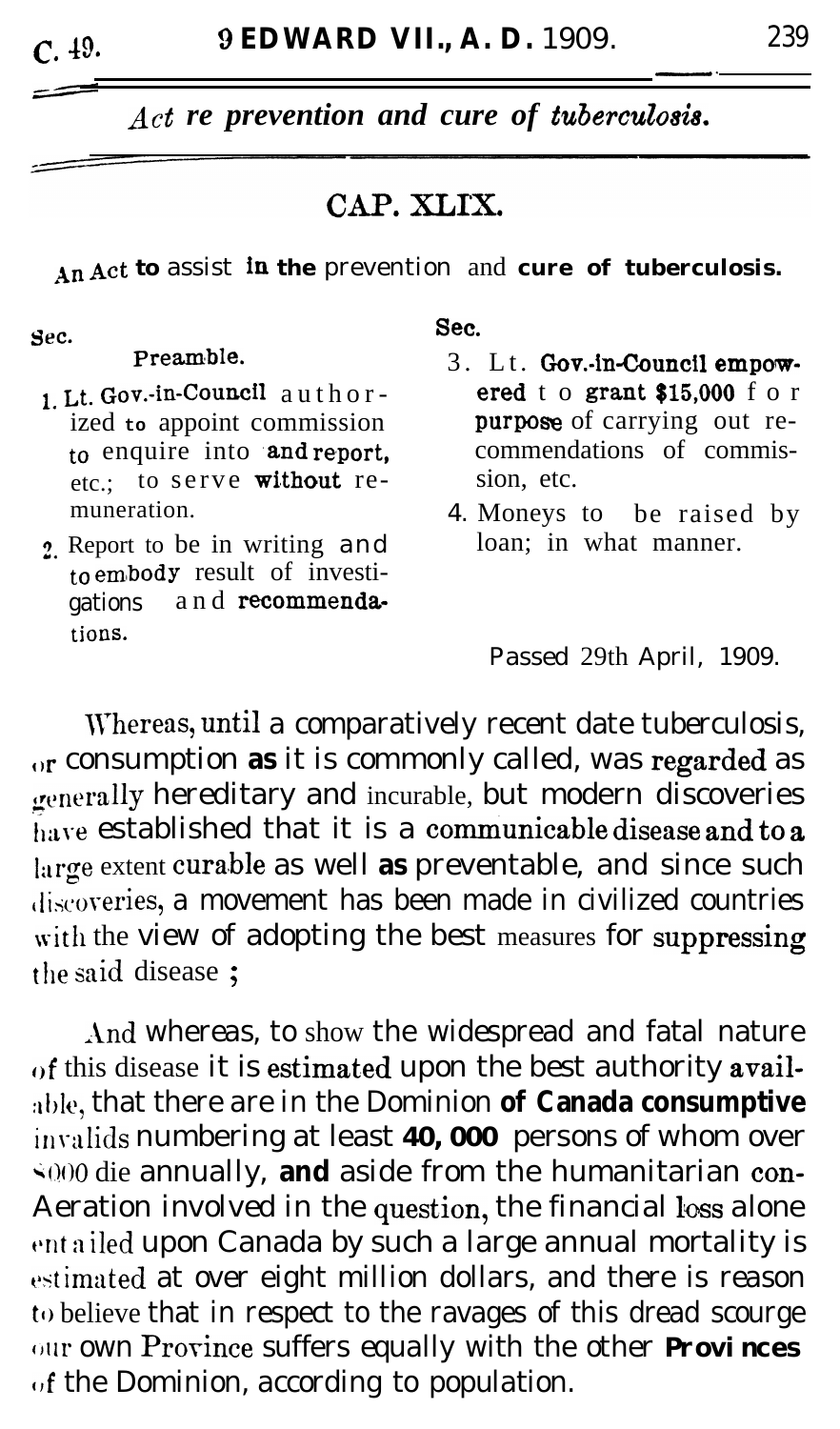Act re prevention and cure of tuberculosis.

And whereas, in view of the foregoing facts it would seem to be the duty of the Province to assist in the movement now being made to lessen the widespread suffering and great mortality among the people caused by the various forms of tuberculosis, and to do so intelligently, the Government should be possessed of reliable and accurate information upon the subject.

Be it therefore enacted by the Lieutenant-Governor and Legislative Assembly, as follows :-

1. The Lieutenant-Governor-in-Council is hereby empowered to appoint a Commission, to consist of not 'more than seven persons, who shall serve without remuneration other than the payment of actual expenses, to enquire into and report upon the best methods to be adopted to prevent and cure tuberculosis, commonly called consumption, in this Province

The said Commission shall embody the result of its  $2.$ investigations, together with such recommendations as it may be pleased to make in the matter, in a report in writing and present the same to the Lieutenant-Governor-in-Council.

The Lieutenant-Governor-in-Council, upon the re-3. ceipt of the report. of the said Commission, is hereby empowered to authorize the expenditure of a sum not exceeding \$15,000, for the purpose of defraying the expenses and carrying into effect the recommendations of the said Commission, if deemed advisable, or in taking such measures for the prevention and cure of tuberculosis in this  $P_{\text{TOV}}$ as seems best calculated to effect that object.

4. The Lieutenant -Governor-in-Council is h ereby authorized to raise the moneys necessary to meet such ex-